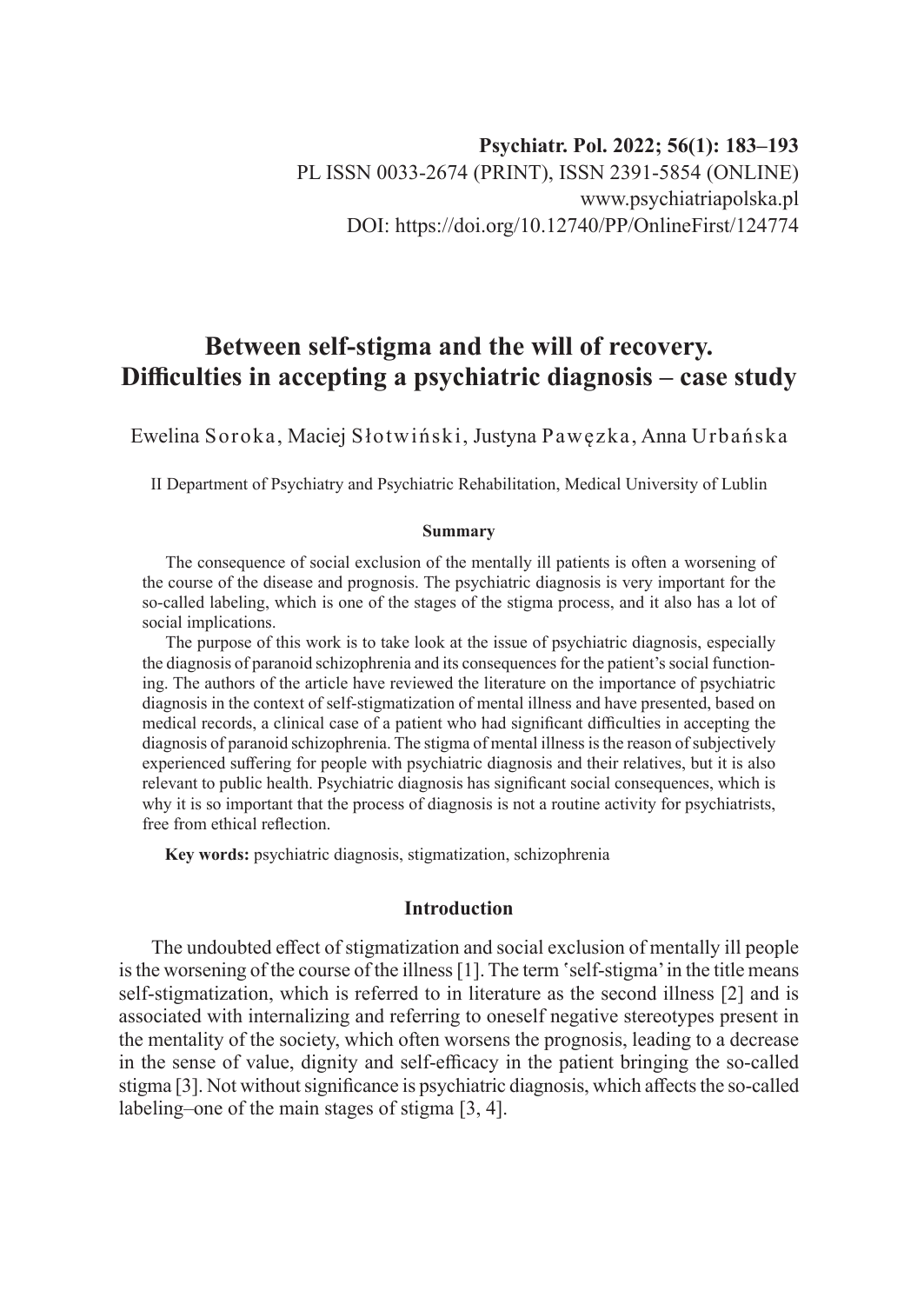The purpose of the work is to look at the issue of psychiatric diagnosis and its role and consequences, as well as presenting the case of a patient who exhibited significant difficulties with the acceptance of the diagnosis made by psychiatrists. On the one hand, she pinned her hope on the therapy used, on the other, she did not want to accept the diagnosis of paranoid schizophrenia. The authors of the work used here medical documentation and available Polish and foreign literature concerning the issues included in the title of the study.

### **Psychiatric diagnosis**

Diagnosis of mental disorders is one of the basic tasks of a specialist psychiatrist and as such it presents a special social context [3]. The social effects of psychiatric diagnosis can sometimes be a greater burden for the patient than just overcoming psychopathological symptoms associated with the illness [5]. According to Corrigan [6], the negative impact of the diagnosis on the patient's social functioning is an example of the structural stigmatization of the mentally ill, while approaching the diagnosis as a description of the symptoms on a certain continuum, also including the construct of the norm, could reduce the stigmatizing consequences, as it would not emphasize the difference of a person with mental disorders. Already in the late 1970s, Promieńska [7] raised the issue of moral evaluation in the context of psychiatric diagnosis. In the case of the analysis of the issues of moral assessments and psychiatric diagnoses, we definitely deal with the situation of the co-existence of numerous causes of a semantic blurring of many basic concepts, as recognizing the links between the sphere of axiological choices of a man and his/her mental health is significant for certain trends of psychiatry and ethical reflection, which results in blurring the difference between the act of moral assessment and psychiatric diagnosis.

Oleksandr et al. [8], in relation to the ethics of psychiatric diagnosis, presents two main extreme directions regarding the problem of the relation of mental health to illness, i.e., nosocentrism and normocentrism. Nosocentrism is the doctor's thinking focused on the search for illness and pathology, where any deviation from the expected function of the human psyche is classified as a sign of illness, symptom or syndrome. This approach is often associated with overinterpretation of mental illness [9]. In contrast, normocentrism is the doctor's thinking focused on seeking only sanogenic factors, so that even abnormal behaviors are psychologized and explained by the situation and are not excluded from the framework of mental health. The absolutization of this principle lies at the root of antipsychiatry [8].

Rosenhan [10] used to write about normal people in an abnormal environment as follows: "If there is mental health and mental illness, how can they be distinguished? This question is not a freak invention or madness. Regardless of how deeply we are convinced that we can distinguish a healthy person from a mentally ill person, the evidence for this is not fully convincing (…)".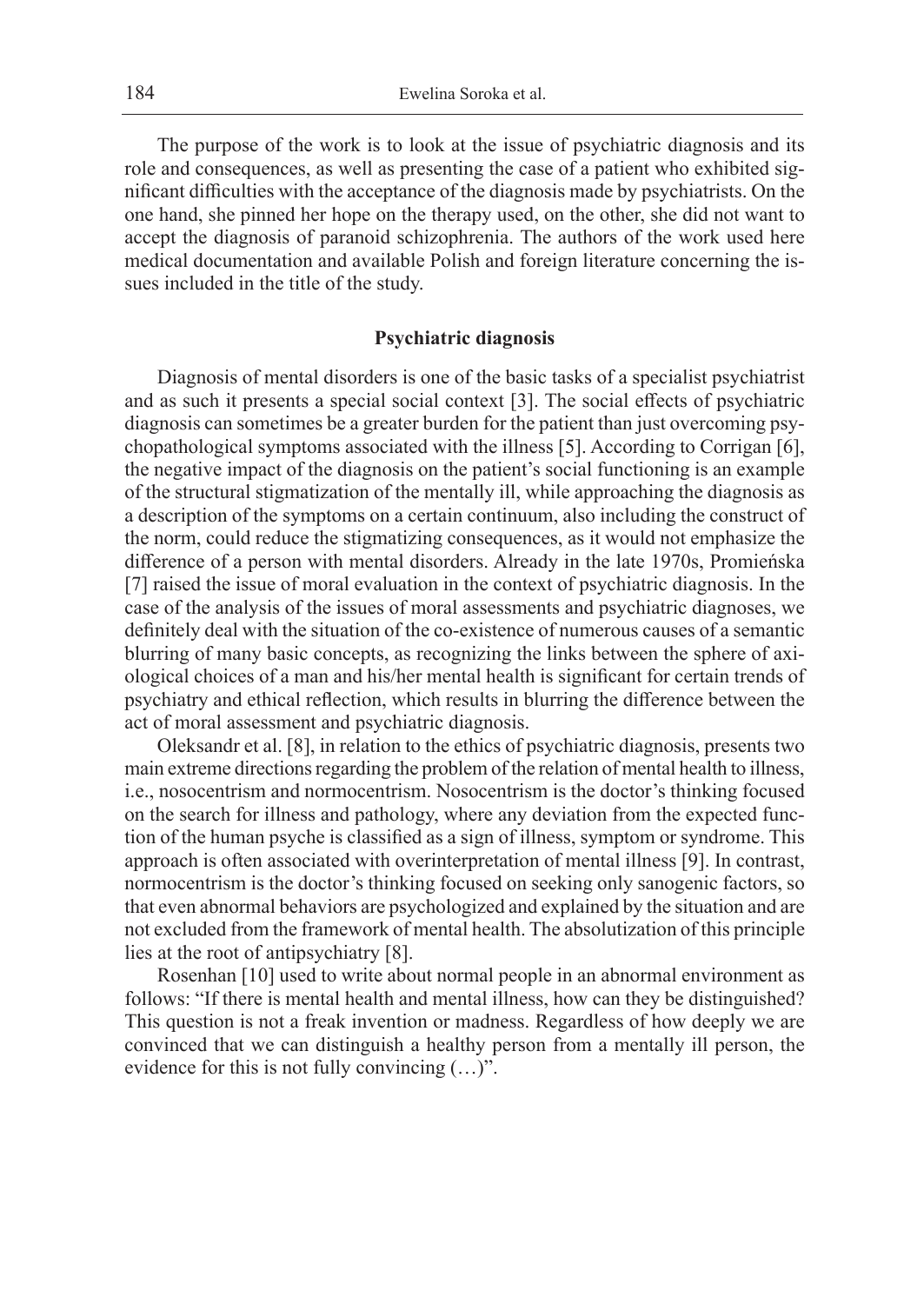#### **Presentation of a clinical case**

A 32-year-old patient, married, childless, living with her family. There is no information in the family history about the occurrence of mental illness. The patient graduated from law department in legal matters and then began her legal advisor training.

Mental disorders began at the age of 27. According to her husband, she began to repeatedly claim that she did not want to live, she was afraid that her superiors at work would accuse her of allegedly making mistakes. She exhibited self-destructive behavior and suicidal tendencies. She reported to a psychiatrist who recognized depression and recommended venlafaxine and trazodone. The patient was on medicines for half a year.

The illness came back in the fall, three years later. After returning from work, the patient stated that she felt persecuted, that strangers on the street were talking about her. At home, she began looking for installed wiretaps. She repeated that she did not want to live, she asked her husband to help her in taking her own life and re-arrange his life anew.

The outpatient psychiatrist prescribed olanzapine, chlorproticsen, trazodone, and escitalopram. Despite being on a drug regime, the symptoms continued. Due to the lack of improvement in outpatient treatment, the patient was referred to the psychiatric ward of a nearby hospital. She was prescribed venlafaxine and olanzapine there. She began to reveal specific suicidal plans – she planned to jump from a tall building. Therefore, she was discharged with the diagnosis of recurrent depressive disorder – severe depression with psychotic symptoms and transferred to the psychiatric ward, where she was hospitalized for over a month at the age of 31. During hospitalization in the local ward, the patient exhibited bizarre, maladjusted behavior, poor affect, did not engage into any delusional content, although the patient's behavior indicated that she could be subject to persecutory delusions at that time. Venlafaxine (up to 300 mg/d), mianserin (up to 90 mg/d), olanzapine (up to 20 mg/d), aripiprazole (up to 30 mg/d), and perazine (up to 300 mg/d) were used in the treatment. During hospitalization, the patient repeatedly asked if she would have to take medicine for life, was afraid of the diagnosis of schizophrenia, claimed that she would not want to live with such a diagnosis.

After improving of her mental state, the patient was discharged home with the diagnosis: other acute and transient psychotic disorders. Two weeks after discharge, the patient was re-admitted to the general psychiatric ward, as a result of increased suicidal thoughts and auto-aggressive behavior. At the time of admission, she presented as emotionally stiff person, answered questions in a weakly modulated, monotonous voice, did not develop threads. She was visibly confirming the presence of suicidal thoughts, denied the occurrence of hallucinations, but the attending physician considered the possibility of dissimulation. She would often ask for discharging home and whether she would have to take medicine for the rest of her life. Her behavior and specific thinking logic contrasted with the level of education, which could indicate the development of depleting symptoms of the schizophrenic process. During this hospitalization, she was treated with venlafaxine (up to  $150 \text{ mg/d}$ ), olanzapine (up to  $20 \text{ mg/d}$ ), risperidone (up to 5 mg/d), and aripiprazole (up to 30 mg/d). After less than a month,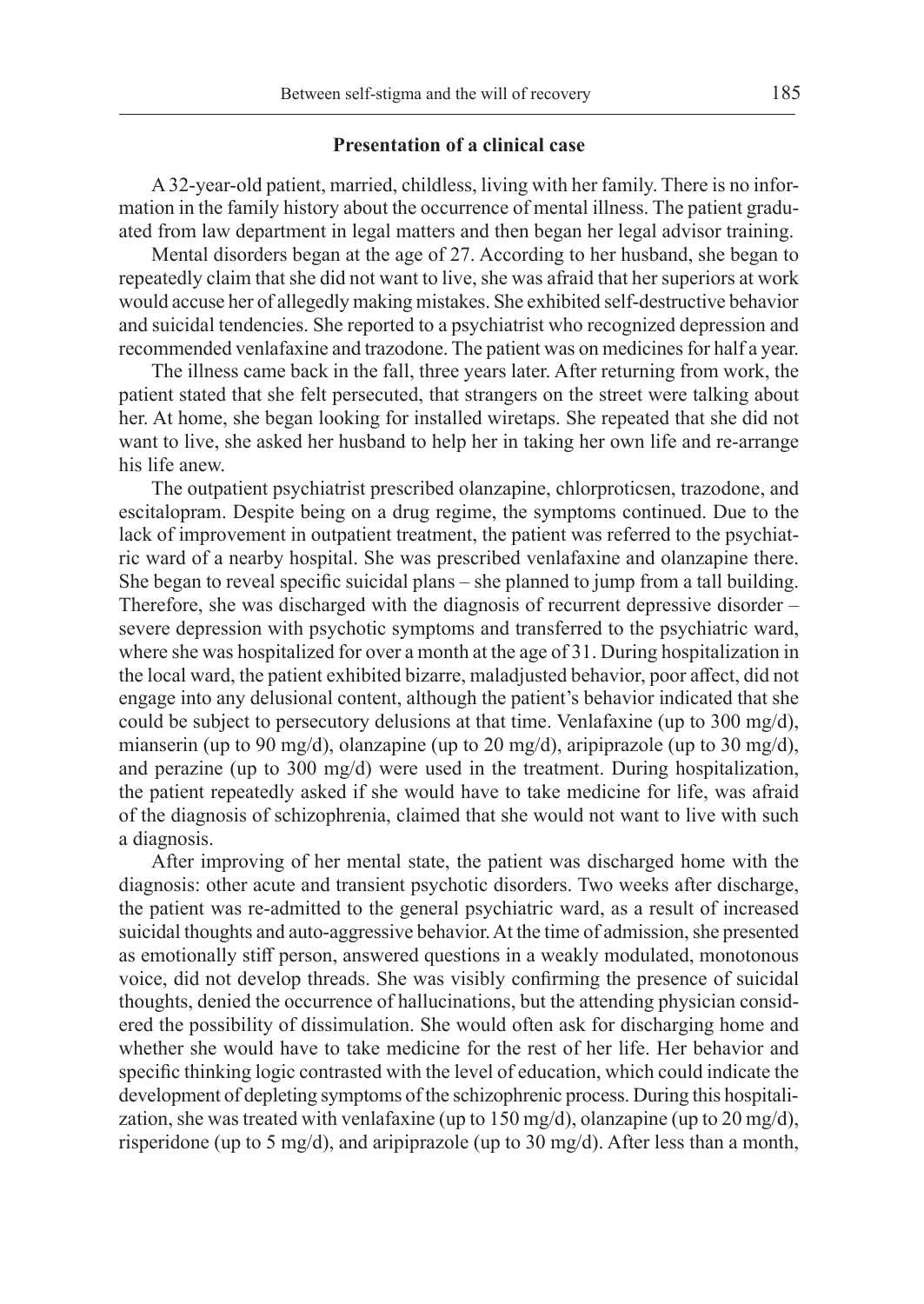she was discharged with a diagnosis of recurrent depressive disorder, an episode of severe depression without psychotic symptoms, and then admitted to a psychiatric clinic to continue treatment, which was sought for by the patient's family. During this hospitalization, the patient showed low activity, had a pale affect, was unwilling to take action. She repeatedly asked doctors about the diagnosis, expressed great concern as for the diagnosis of schizophrenia. She told her husband that she was too young to be ill, she was afraid that she would not be able to work or have children. Olanzapine (up to 20 mg/d) and aripiprazole (up to 30 mg/d) were maintained in treatment, and paroxetine (up to 20 mg/d) was included. After improving her mental state, the patient was discharged in a balanced mood and drive, without any productive symptoms or suicidal thoughts and tendencies.

During outpatient treatment, the patient was repeatedly motivated by the attending physician to the concept of psychotherapy, but she never decided on it. She would have had to admit and accept that she needs the help of a psychotherapist, while she still denied such a need.

At the age of 31 she was admitted again to a psychiatric clinic due to a significant deterioration of her mental condition, which had been going on for several days. She was restless, tearful, did not spontaneously produce delusional content, but her behavior indicated that she could be under their influence. She signed the consent for hospitalization reluctantly, shortly after admission she tried to strangle herself with her hands using a coat strap. It was necessary to apply direct constraint to the patient in the form of four-limb immobilization with safety belts.

During hospitalization, the disintegrative patient denied the presence of suicidal thoughts, was inactive, did not participate in occupational therapy, and spent most of her time in bed. Her short-term memory deterioration and formal thought disorder in the form of distraction were observed. During medical visits and also in individual conversations with doctors, she repeatedly asked persistently about the diagnosis, the need to take medicines for life and about the possibility of having children. Having been informed about the diagnosis of schizophrenia, she said that she had never had symptoms of schizophrenia, claimed that she had always been depressed and asked, even demanded that such a diagnosis should be written on the discharge card. She was treated with paroxetine (up to 40 mg/d), flupentixol (up to 6 mg/d) and olanzapine (up to 10 mg/d). Due to the poor response to treatment, electroconvulsive therapy was applied, which resulted in a slight improvement in the patient's mental state. After completing the electrical procedures, the treatment was changed to clozapine (up to 150 mg/d), aripiprazole (up to 7.5 mg/d) and vortioxetine (up to 20 mg/d). Piracetam (up to 800 mg/d) was also used to improve memory function.

As a result of the applied pharmacological treatment, incomplete improvement in cognitive functions and psychomotor drive was obtained. Suicidal thoughts and tendencies subsided, the patient stopped self-destructive behavior. She was discharged with the diagnosis of paranoid schizophrenia, under her husband's care, in quite satisfactory general condition.

Both during hospitalization at the clinic and outpatient visits, elements of psychotherapy, especially psychoeducation, were carried out to help the patient reconcile with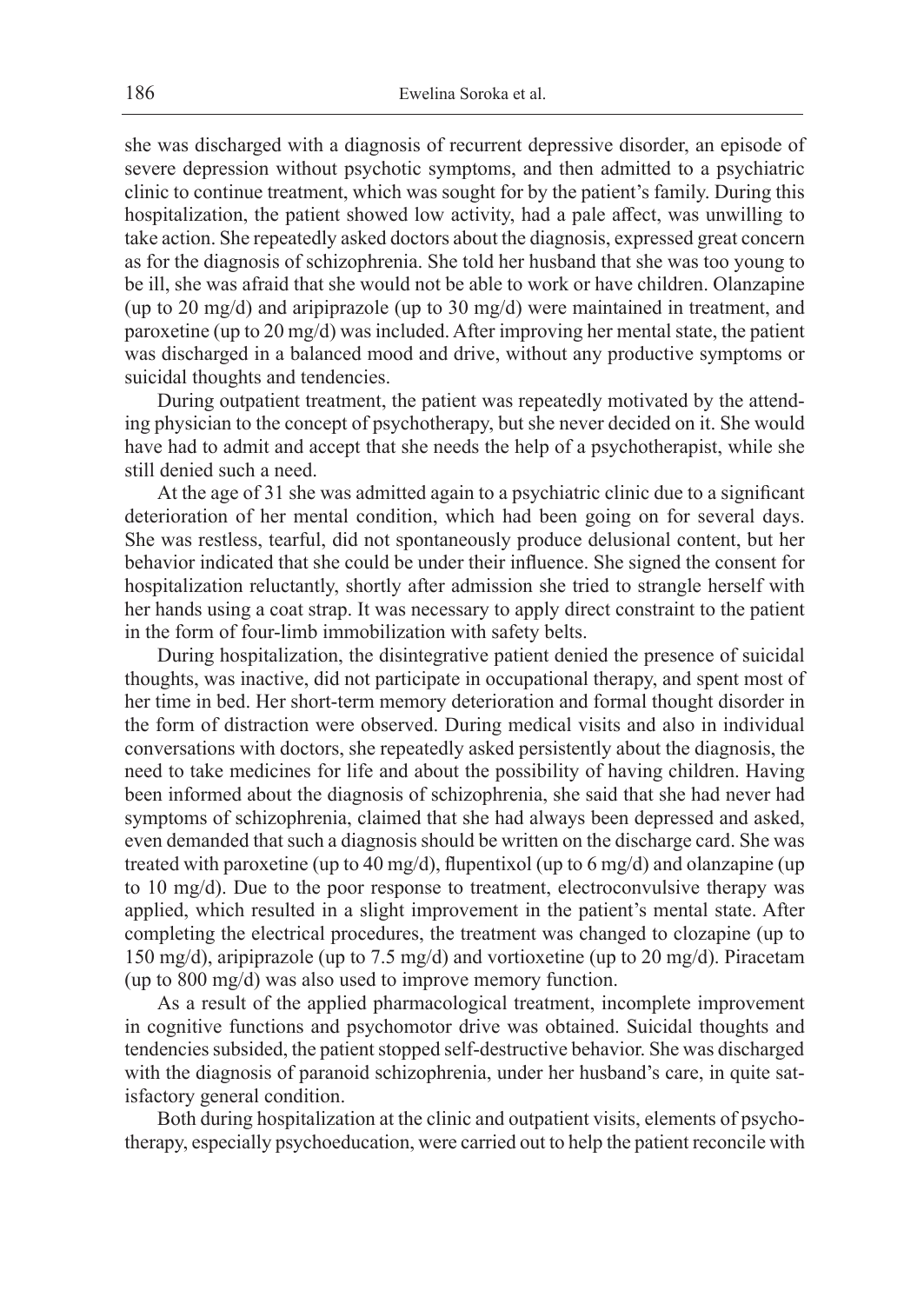the illness. It has been repeatedly explained to her that by taking regular medications she could achieve a long-term remission of the illness, that it is possible to return to work and have children. The patient never undertook specialist psychotherapy outside the hospital, neither individual nor group one, because she did not show such will and motivation.

## **Consequences of psychiatric diagnosis**

To prevent a significant decrease in self-worth, people who have been ill for many years try to fight the psychiatric diagnosis and the need for treatment. Once they reach a relatively good level of insight, they experience doubts, fears whether to tell about their problem and to whom, and whether it is worth disclosing the fact of the illness, which undoubtedly constitutes a risk of reducing life chances and losing social status. Social isolation developing at that time is associated with fear of negative evaluation and rejection  $[1, 11-13]$ .

The literature says about the so-called psychological costs resulting from psychiatric diagnosis and stigmatization, which is understood as a consequence of the dissonance between the imagined ideal state and reality. These are negative emotions felt by an individual due to a lack of acceptance of the discrepancy between expectations he/she perceives and reality [14, 15]. It is a matter of psychological discomfort which is a subjective reaction to a difficult situation related to the lack of its acceptance [14]. The psychological costs pertaining to the very experience of mental illness are not the same as the costs of social stigmatization, as they result from everyday struggles with the manifestations of disorders, with their own weaknesses and limitations. Thus, a person may experience the costs of two types, those related to the discomfort of finding themselves in a difficult situation of health disorders as well as those resulting from stigmatization, negative, unfair treatment by other people [14]. It is also selfstigmatization when a person realizes and relates to himself/herself negative aspects of the situation and negative ways of being stereotyped in a specific way, often deeply embedded in social mentality [2, 13, 14]. Therefore, in addition to cognitive costs, the patient may experience various types of emotional costs resulting from psychiatric diagnosis and the attitude of other people towards it, such as a sense of harm, resentment and anger, a sense of violation of their own dignity, unfair, unequal treatment, guilt or embarrassment, a sense of weakness, powerlessness and helplessness, fear of losing strength and resources, fear of the future, or a sense of rejection from others, for example, due to otherness, specific trait, assigned 'defect', as well as a sense of disappointment, unfulfilled hope when the actions of a given person do not result in the expected effects, when the people in whom someone had hoped failed [14, 16].

The importance of hope in the struggle with the illness itself was mentioned, among others, by Libman and Nasierowski. Hope is one of the dimensions of human mental functioning and constitutes an element that integrates human mental life, gives strength in existential struggles in both health and illness. It plays a significant role in activities aimed at improving the broadly understood social functioning of the patient [17].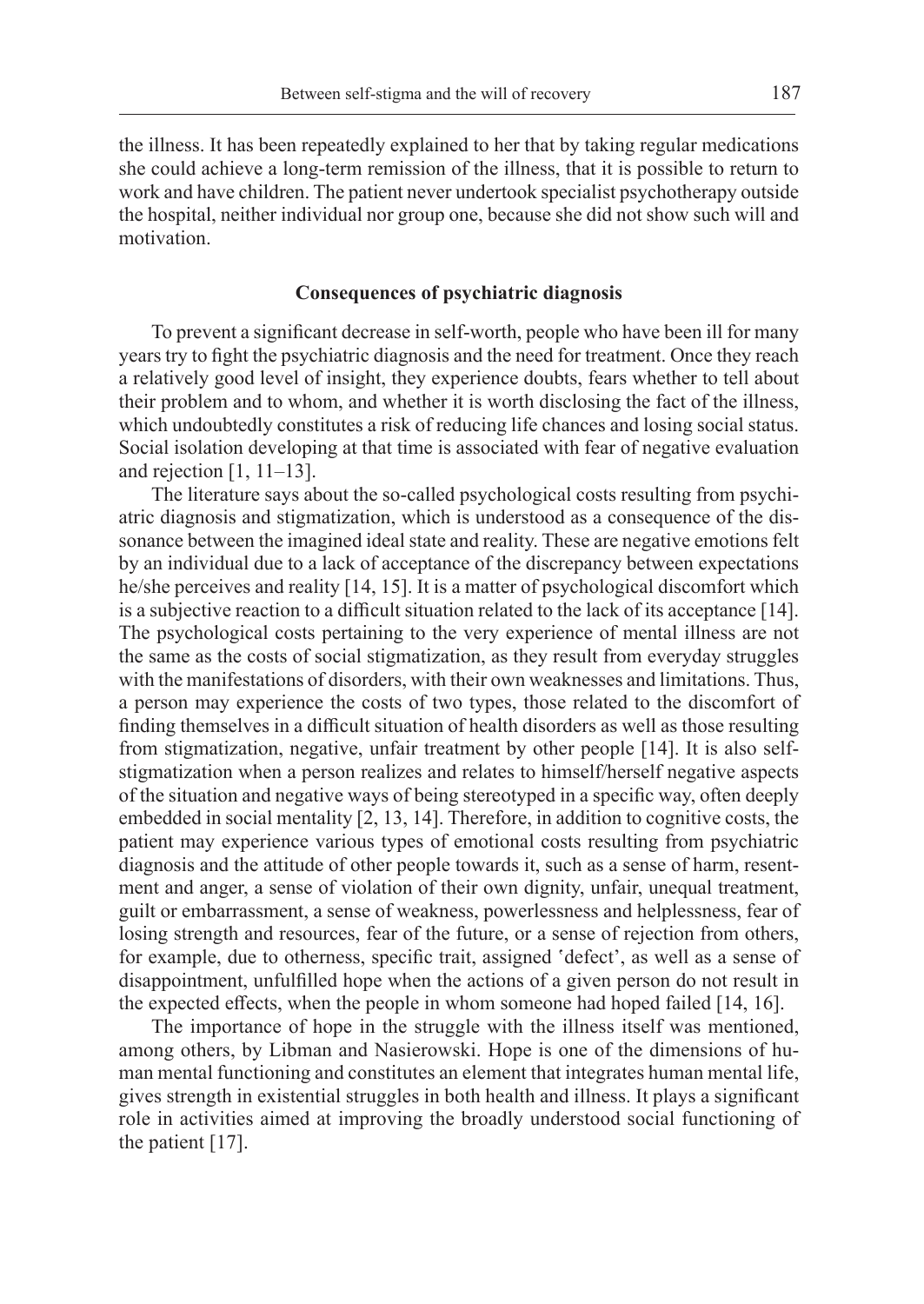Negative consequences resulting from the experience of mental health disorders and the phenomena of stigma and self-stigma associated with it are confirmed by the results of numerous studies [16, 18–20].

Mental illness undoubtedly entails adverse changes in survival and behaviors that disable contact and entering into social relationships, therefore reducing the ability of acting out social roles [21]. Considering the functions of psychiatric diagnosis in the context of the phenomenon of stigmatization, one cannot ignore the idea of postpsychiatry and Open Dialogue Approach. Criticism of 'psychiatric imperialism' (in socalled critical psychiatry or postpsychiatry) is justified, above all in the situation when modern medicine is heading towards a certain technicalization and depresonalization of the patient [22]. In turn, Open Dialogue Approach relies on a coherent approach to care within the family or social network. It was born on the wave of searching for the optimal way to treat mental illness, and especially psychosis. It is language that shapes our reality, which is why it is so important to create a common understanding of the problem. The patient's family, friends and social network are seen as competent or potentially competent partners in the recovery process. In Open Dialogue Approach, all participants have equal status in the dialogue, so participating in it allows individuals to overcome the stigma of mental illness and the discriminatory impact of psychiatric diagnosis [23, 24].

#### **Self-stigmatization in the course of schizophrenia**

Stigmatization of mental illness in general, and schizophrenia in particular, is a constant problem and a phenomenon with negative implications in social life, throughout the recovery process and translating into a worse quality of life of patients [25]. The authors of the study *Measuring the self-stigma associated with seeking psychological help* distinguish the concepts of public stigma and self-stigma. Public stigma – refers to a situation in which the individual is socially unacceptable, which encourages negative attitudes and reactions towards him/her. On the other hand, selfstigma leads to a decrease in self-esteem caused by self-labeling as a socially unacceptable person [26]. For example, patients diagnosed with bipolar disorder have a more positive picture of themselves and experience less self-stigmatization compared to patients with schizophrenia. Patients with schizophrenia appear to struggle with more self-stigmatizing attitudes than patients with bipolar disorder [27].

When considering the issues of stigmatization and self-stigmatization of mental illness, one cannot ignore the issue of insight. In the work entitled *Insight and recovery in schizophrenic patients* the correlation of insight and recovery in patients with schizophrenia according to the criteria of both symptomatic and functional remission is examined. Insight recovery was positively correlated with female gender, older age, treatment, pre-illness social adaptation, and low levels of negative symptoms of schizophrenia at the beginning of the study [28]. Along with the increase in the level of insight into the illness, the sense of influence on its course increases, and thus the level of social functioning improves in all aspects of the patient's life. The patient is then aware of the need to take and adhere to the rules of treatment and self-observation.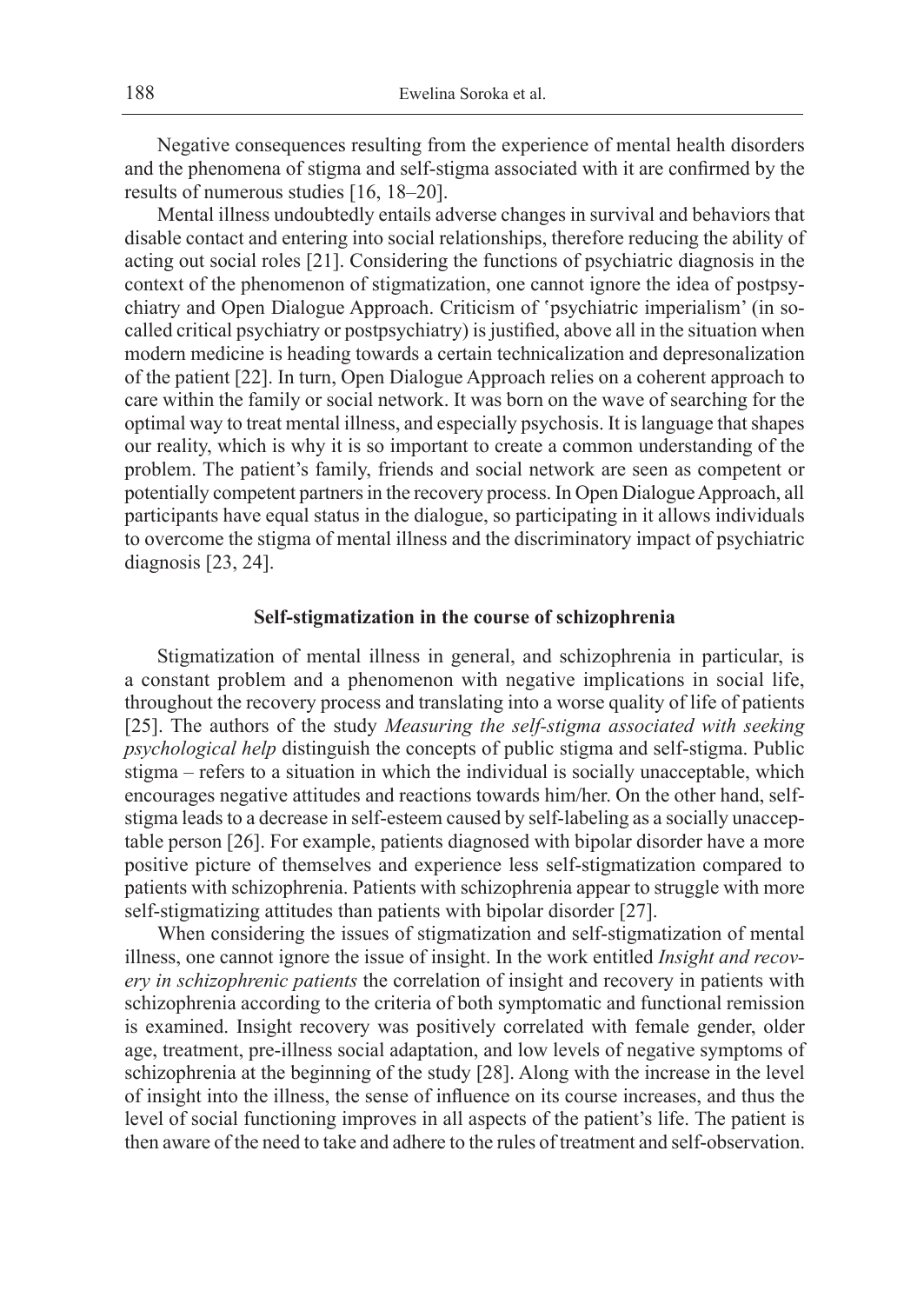He/she demonstrates the ability to establish and maintain lasting interpersonal relationships and independence in satisfying basic life needs, as a result of which remission periods are extended, and patients function better in the community and have a sense of freedom from illness [29, 30].

Self-stigmatization of mental illness is associated with the aforementioned concept of stigma. The stigma of mental illness applies primarily to people suffering from psychotic disorders. Depressive disorder, for example, does not evoke so many negative associations, and even inclines to compassion, help and care for the ill. Schizophrenia has negative connotations, raises anxiety, distance, anger, thus causing people not to admit their illness [31]. Torrey [32] described schizophrenic patients as "modern lepers" – someone who is treated by or was treated by a psychiatrist is being considered to be different, worse than others; in social terms such a person is unpredictable and unable to respond properly. This label is difficult to get rid of even after the patient returns to the so-called 'normality'.

#### **Recapitulation**

According to Hobfoll [34], the constructive basis of health is the individual's potential, personal resources and environmental resources that he/she can take advantage of. All the intra-psychological conditions of psychophysical resilience and recovery include: a sense of coherence, mental resilience, certain personality traits, i.e., a sense of agency, locus of control, a sense of self-efficacy, and remedial processes. A holistic reference to health and the treatment process recognizes the psychosocial separateness of the patient, his/her subjectivity and looks for treatment methods optimally adapted to individual health and psychological needs. It is about the social context of the illness, focusing on various conditions of patient's dysfunction, considering the patient's sense of dignity in the treatment process [33, 35].

The stigma of mental illness is the cause of subjectively experienced suffering for people with psychiatric diagnosis and their relatives, but it is also important for public health [3, 36]. Psychiatric diagnosis is particularly related to two stages of the stigmatization process, which are: labeling and stereotyping, and the diagnosis of paranoid schizophrenia significantly stigmatizes and socially excludes affected individuals [3, 25, 27, 32].

Psychiatric diagnosis has significant social consequences and may strengthen the stigma of mental illness, which is why it is so important that the process of diagnosis is not a routine activity for psychiatrists and a process free from ethical reflection [3]. Some authors point out that the process of clinical diagnosis has certain features in common with the stereotyping mentioned above, which consists in linking the highlighted social categories with negative stereotypes [6, 37, 38]. Using psychiatric diagnoses in clinical practice requires caution and sensitivity as for their stigmatizing potential, somewhat of discrediting nature [3, 32, 39], because, as the title of one of the articles on the subject reads: *Change Starts with us: Stigmatizing Attitudes Towards Mental Illnesses and the Use of Stigmatizing Language Among Mental Health Professionals*.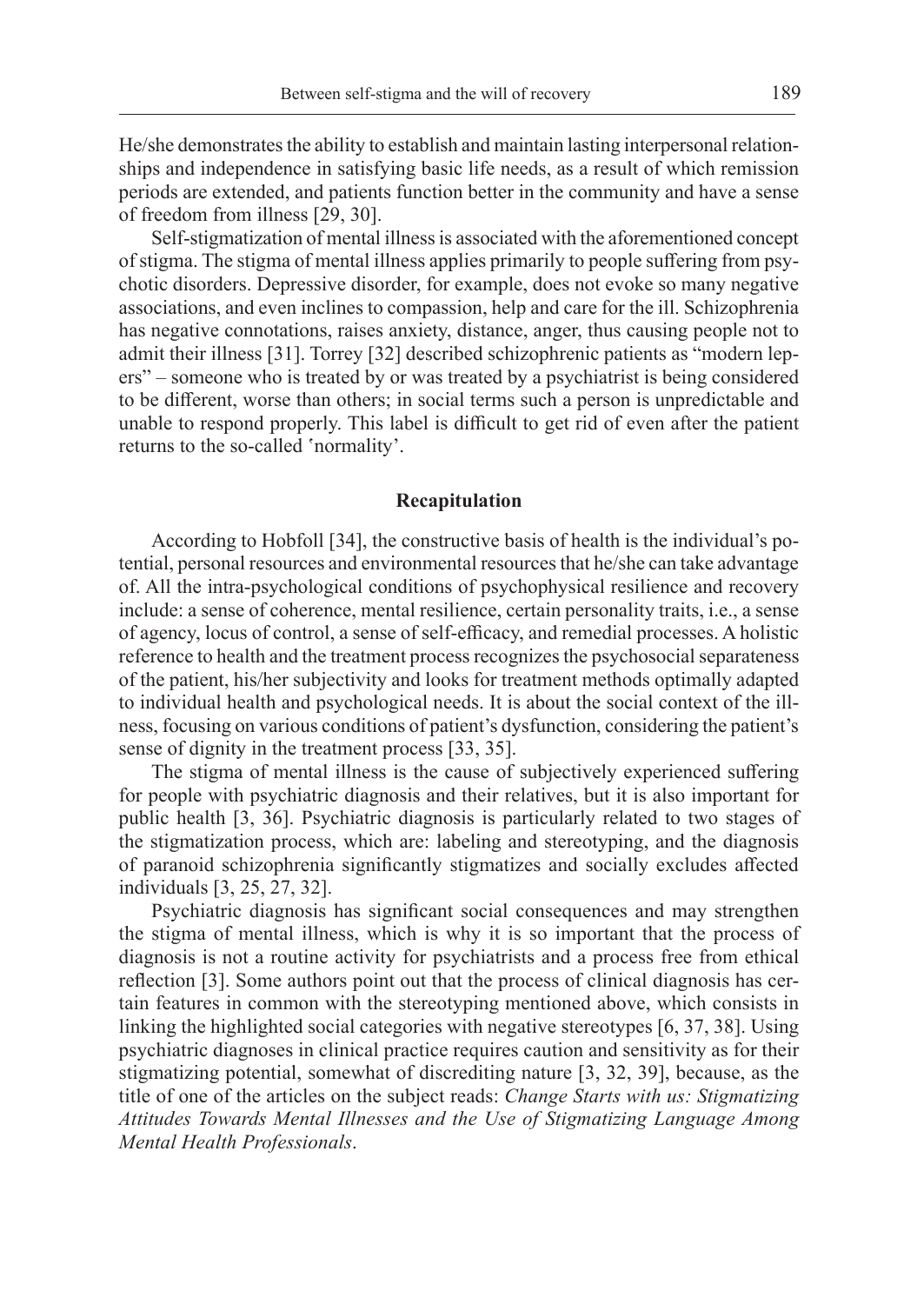Stigmatization is an important factor influencing social involvement and interpersonal and professional functioning as well as treatment and care processes for individuals with mental illnesses [40]. This stigmatization can also be observed among mental health workers [1, 40]. Given the importance of a specialized language, research and interventions in this field can contribute to reducing the phenomenon of stigmatization of mental illness [40–43] as well as a better and fuller life without internalizing discrimination or self-stigma [44].

In conclusion, it is worth mentioning that classic psychopathology places high importance on the interaction between clinicians and patients. The so-called practitioner's subjective experience plays a key role in the diagnostic process. Psychoanalysis already assigned a privileged position to the feelings of the clinician and empathetic participation in the assessment and deep understanding of the patient [45]. However, the diagnostic and therapeutic process may contain some ethical pitfalls, such as the fact of not revealing the full diagnosis to patients with exacerbated delusional symptoms who refuse to receive antipsychotic treatment or who have difficult decision making abilities [46]. However, it is recommended to provide reliable information about the diagnosis after correcting the patient's severe mental state, despite the fact that this action may exacerbate the stigma [47].

Certainly, the diagnosis of paranoid schizophrenia can be markedly stigmatizing [13, 32], its common consequence being discrimination leading to the fact that the possibilities of normal life, work, therapy, rehabilitation, and social integration are reduced [43, 48–50].

The patient's story presented in the article elaborates on the problem of psychiatric diagnosis from two different perspectives: what is the diagnosis of schizophrenia for the patient herself and what significance should it have in psychiatric practice. The presented patient, despite agreeing to the proposed forms of therapy, resisted the final diagnosis of paranoid schizophrenia, since this illness brought along a kind of social stigma in her understanding (and not only hers), had negative connotations, which the patient was aware of. Therefore, she underwent the phenomenon of self-stigma and did not try to look objectively at her resources, the goals she had already achieved in life and the overall psychophysical well-being and relatively good social functioning despite such a diagnosis.

Conscious and prudent reflection, supplemented with personal ethical thought, as for the diagnosis of mental illness should be Extremely important for practitioners due to its significant clinical but also social implications. Self-stigmatization in the course of paranoid schizophrenia is a not fully researched scientific area, worth in-depth studying and supplementing, in order to more effectively combat the stigma of mental illness.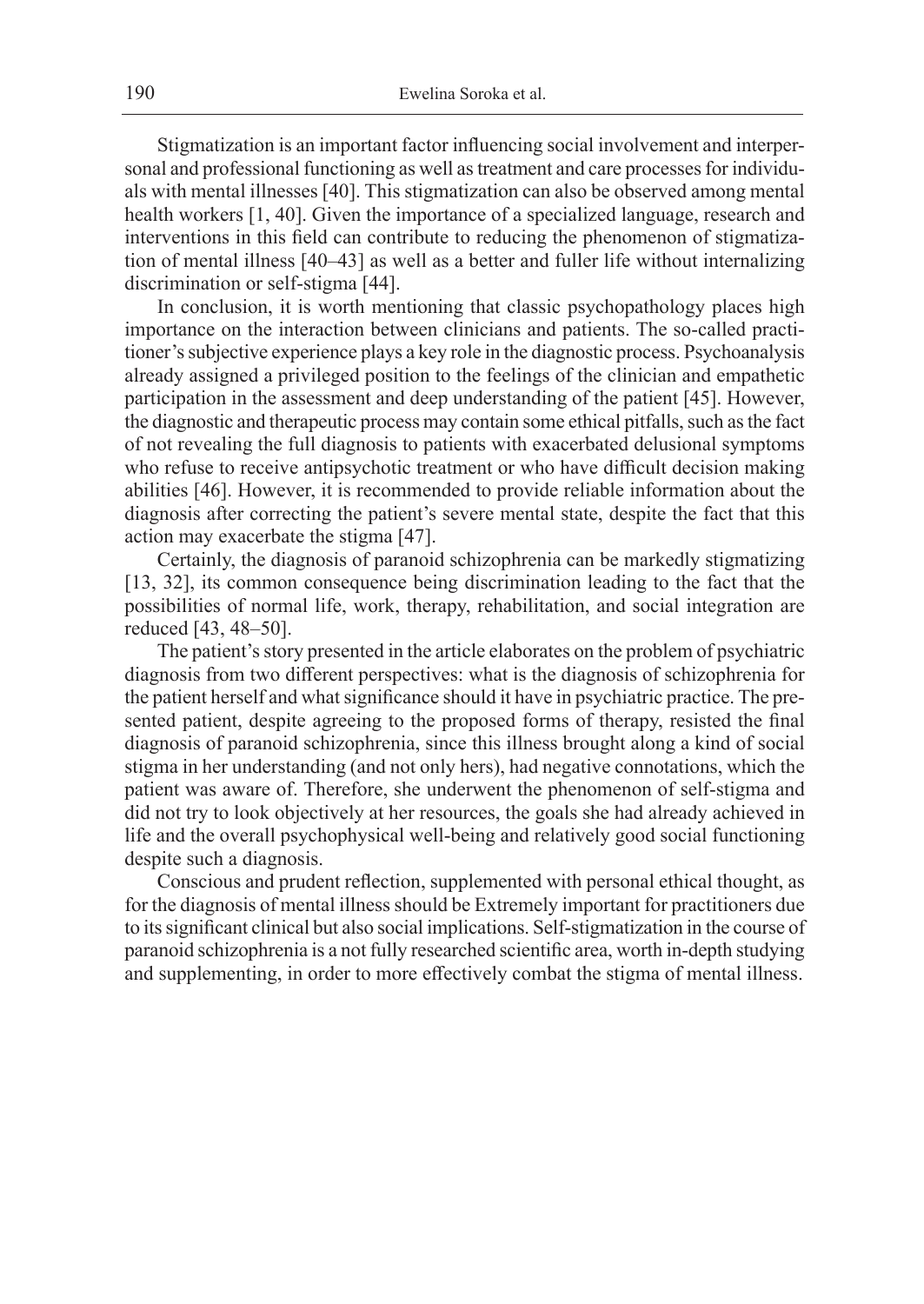#### **References**

- 1. Kochański A, Cechnicki A. *The attitudes of Polish psychiatrists toward people suffering from mental illnesses*. Psychiatr. Pol. 2017; 51(1): 29–44.
- 2. Suwalska J, Suwalska A, Szczygieł M, Łojko D. *Medical students and stigma of depression. Part 2. Self-stigma.* Psychiatr. Pol. 2017; 51(3): 503–513.
- 3. Świtaj P. *Rola diagnozy psychiatrycznej w procesie stygmatyzacji osób z zaburzeniami psychicznymi*. Post. Psychiatr. Neurol. 2009; 18(4): 377–386.
- 4. Tyszkowska M, Podogrodzka M. *Stigmatization on the way to recovery in mental illness the factors directly linked to psychiatric therapy. Psychiatr. Pol. 2013; 47(6): 1011–1022.*
- 5. Sartorius N. *Iatrogenic stigma of mental illness: Begins with behaviour and attitudes of medical professionals, especially psychiatrists.* BMJ. 2002; 1470–1471.
- 6. Corrigan PW. *How clinical diagnosis might exacerbate the stigma of mental illness.* Soc. Work. 2007; 52(1): 31–39.
- 7. Promieńska H. *Ocena moralna a diagnoza psychiatryczna*. Etyka. 1979; 17: 23–38.
- 8. Oleksandr D, Radziejowska M, Radziejowski P, Knotowicz J. *Nowoczesne podejście do określenia "normy psychicznej i patologii". Etyka ustalania diagnozy psychiatrycznej.* https:// www.wseit.edu.pl/images/upload/monografie/2018/art\_9.pdf
- 9. Davidson L, Bellamy C, Guy K, Miller R. *Peer support among persons with severe mental illnesses: a review of evidence and experience*. World Psychiatry. 2012; 11(2): 123–128.
- 10. Rosenhan DL. *O ludziach normalnych w nienormalnym otoczeniu*. In: Jankowski K, editor. *Przełom w psychologii*. Warsaw: Czytelnik, 1978; p. 49–82.
- 11. Cechnicki A, Angermeyer MC, Bielańska A. *Anticipated and experienced sigma among people with schizophrenia: its nature and correlates.* Soc. Psychiatry Psychiatr. Epidemiol. 2011; 46(7): 643–650.
- 12. Nordt C, Rössler W, Lauber C. *Attitudes of mental health professionals toward people with schizophrenia and major depression*. Schizophr. Bull. 2006; 32(4): 709–714.
- 13. Świtaj P. *Doświadczenie piętna społecznego i dyskryminacji u pacjentów z rozpoznaniem schizofrenii*. Warsaw: Institute of Psychiatry and Neurology; 2008.
- 14. Chudzicka-Czupała A, Biernat M*. Psychologiczne koszty diagnozy psychiatrycznej i stygmatyzacji. Jak skuteczniej pomagać osobom doświadczającym problemów ze zdrowiem psychicznym?*  Czasopismo Psychologiczne – Psychological Journal. 2018; 24(1): 201–211.
- 15. Balawajder K, Bańka D, Otrębska K. *Psychologiczne koszty aktywności człowieka. Koncepcja teoretyczna*. Psychologiczne Problemy Funkcjonowania Człowieka w Sytuacji Pracy. 1989; 8(17): 5–25.
- 16. Chudzicka-Czupała A, Gałuszka A. *Wykluczenie społeczne osób chorych i niepełnosprawnych – aspekty etyczne. Psychologiczne koszty stygmatyzacji.* Społeczeństwo i Edukacja. 2016; 20(1): 47–58.
- 17. Libman-Sokołowska M, Nasierowski T. *The importance of hope in coping with schizophrenia*. Psychiatr. Pol. 2013; 47(5): 933–946.
- 18. Podogrodzka-Niell M, Tyszkowska M. *Stigmatization on the way to recovery in mental illness – the factors associated with social functioning.* Psychiatr. Pol. 2014; 48(6): 1201–1211.
- 19. Thornicroft G, Rose D, Mehta N. *Discrimination against people with mental illness: What can psychiatrists do?* Advances in Psychiatric Treatment 2010; 16: 53–59.
- 20. Wciórka B, Wciórka J. *Osoby chore psychicznie w społeczeństwie.* Communication of Research. Warsaw: CBOS; 2008.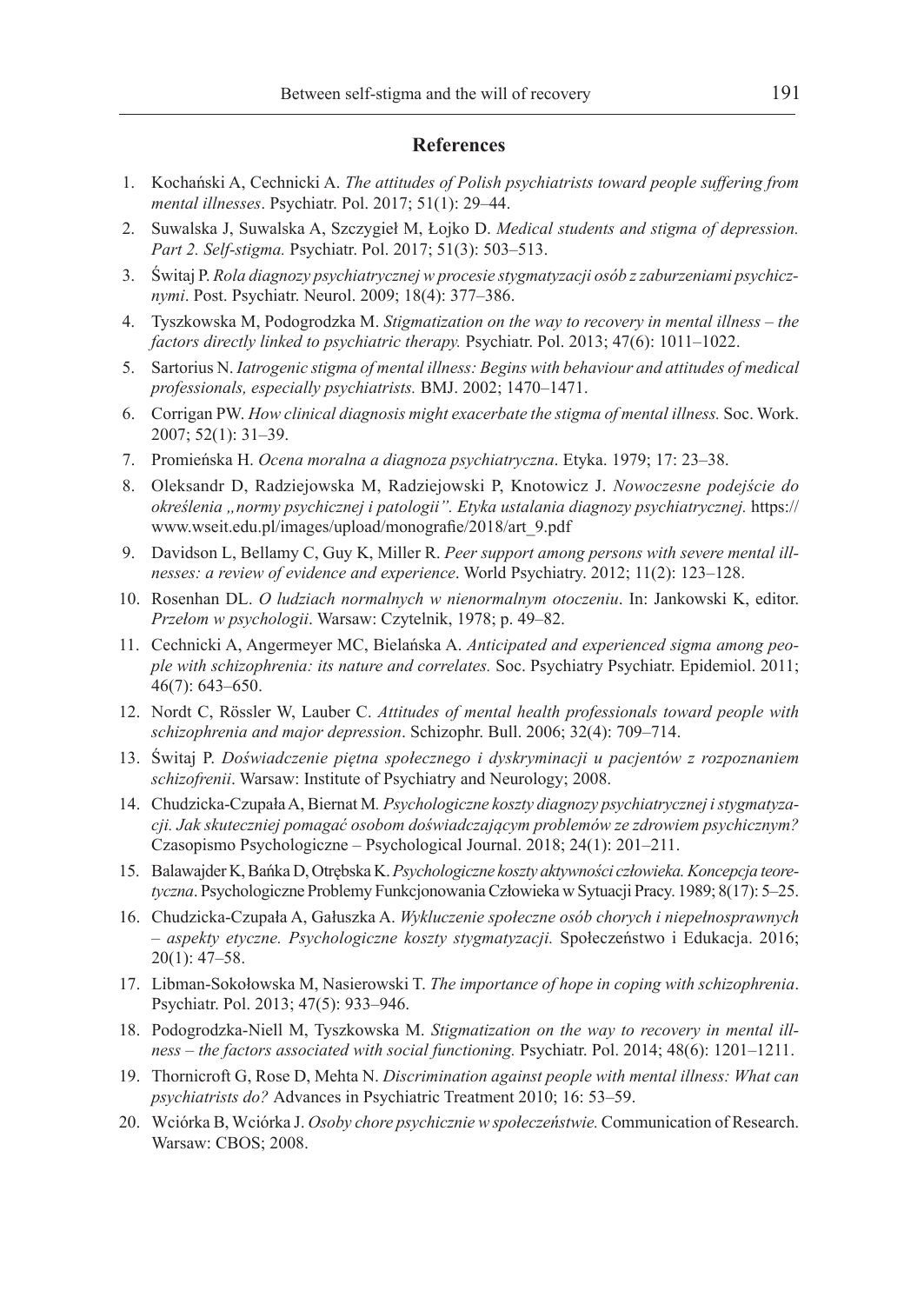- 21. Jackowska E. *Stygmatyzacja i wykluczenie społeczne osób chorujących na schizofrenię przegląd badań i mechanizmy psychologiczne*. Psychiatr. Pol. 2009; 43(6): 655–670.
- 22. De Barbaro B. *Tezy o psychoterapii w Polsce*. Psychoterapia. 2013; 1: 164.
- 23. Dunne S, MacGabhann L, Amering M, McGowan P. "*Making People Aware and Taking the Stigma Away": Alleviating Stigma and Discrimination through Trialogue*. Irish Journal of Applied Social Studies. 2018; 18(1): 5.
- 24. Seikkula J, Alakare B, Aaltonen J, Holma J, Rasinkangas A, Lehtinen V. *Open dialogue approach: Treatment principles and preliminary results of a two-year follow-up on first episode schizophrenia*. Ethical Human Sciences and Services. 2003; 5(3): 163–182.
- 25. Imhoff R. *Zeroing in on the effect of the schizophrenia label on stigmatizing attitudes: a largescale study.* Schizophrenia Bull. 2016; 42(2): 456–463.
- 26. Vogel DL, Wade NG, Haake S. *Measuring the self-stigma associated with seeking psychological help*. J. Couns. Psychol. 2006; 53(3): 325.
- 27. Karidi MV, Vassilopoulou D, Savvidou E, Vitoratou S, Maillis A, Rabavilas A, Stefanis CN. *Bipolar disorder and self-stigma: A comparison with schizophrenia.* J. Affects. Disorders. 2015; 184: 209–215.
- 28. Cannavò D, Minutolo G, Battaglia E, Aguglia E. *Insight and recovery in schizophrenic patients.*  International Journal of Psychiatry in Clinical Practice. 2016; 20(2): 83–90.
- 29. Gawęda Ł, Buciński P, Staniszewski K, Słodki Z, Sym A, Kokoszka A. *Związki wglądu w chorobę, poczucia wpływu na jej przebieg, stylów radzenia sobie z chorobą z objawami psychopatologicznymi w schizofrenii.* Psychiatria. 2008; 5(4): 124–133.
- 30. Załuska M. *Funkcjonowanie społeczne w schizofrenii i zapotrzebowanie na opiekę środowiskową: rozprawa habilitacyjna*. Institute of Psychiatry and Neurology; 2000.
- 31. Grzywa A. *Piętno choroby psychicznej.* Psychiatria w Praktyce Ogólnolekarskiej. Via Medica. 2004; (4): 149–153.
- 32. Dziwota E. *Stygmatyzacja osób chorych psychicznie*. Current Problems of Psychiatry. 2014; 15(1).
- 33. Gulla B, Izydorczyk B, Kubiak R. *Godność i intymność pacjenta: aspekty psychologiczne i prawne*. 2019; 9–10.
- 34. Hobfoll SE. *Zachowanie zasobów. Nowa próba konceptualizacji stresu.* Nowiny Psychologiczne. 1989; 5–6: 36–37
- 35. Ogińska-Bulik N, Kobylarczyk M. *Resiliency and social support as factor promoting the process of resilience in adolescents-wards of children's homes.* Health Psychology Raport. 2015; 3(3): 210–219.
- 36. Mathew KJ, Sharma S, Bhattacharjee D. *Helping families of persons with mental illness: role of psychiatric social work.* Indian Journal of Psychiatric Social Work. 2017; 8(2): 44–50.
- 37. Ottati V, Bodenhausen GV, Newman LS. *Social psychological models of mental illness stigma.*  In: Corrigan PW, editor. *On the stigma of mental illness. Practical strategies for research and social change*. Washington, DC: American Psychological Association 2005; p. 99–128.
- 38. Świtaj P. *Piętno choroby psychicznej.* Postępy Psychiatrii i Neurologii. 2005; 14(2): 137–144.
- 39. de Barbaro B. *Schizofrenia jako klątwa.* In: Cechnicki A, Bomba J, editors. *Schizofrenia różne konteksty, różne terapie*, cz. 3. Krakow: Polish Psychiatric Association Editorial/Publishing Commitee; 2004; p. 57–64.
- 40. Ozer U, Varlik C, Ceri V, Ince B, Delice MA. *Change starts with us: Stigmatizing attitudes towards mental illnesses and the use of stigmatizing language among mental health professionals.* Dusunen Adam The Journal of Psychiatry and Neurological Sciences. 2017; 30(3): 224.